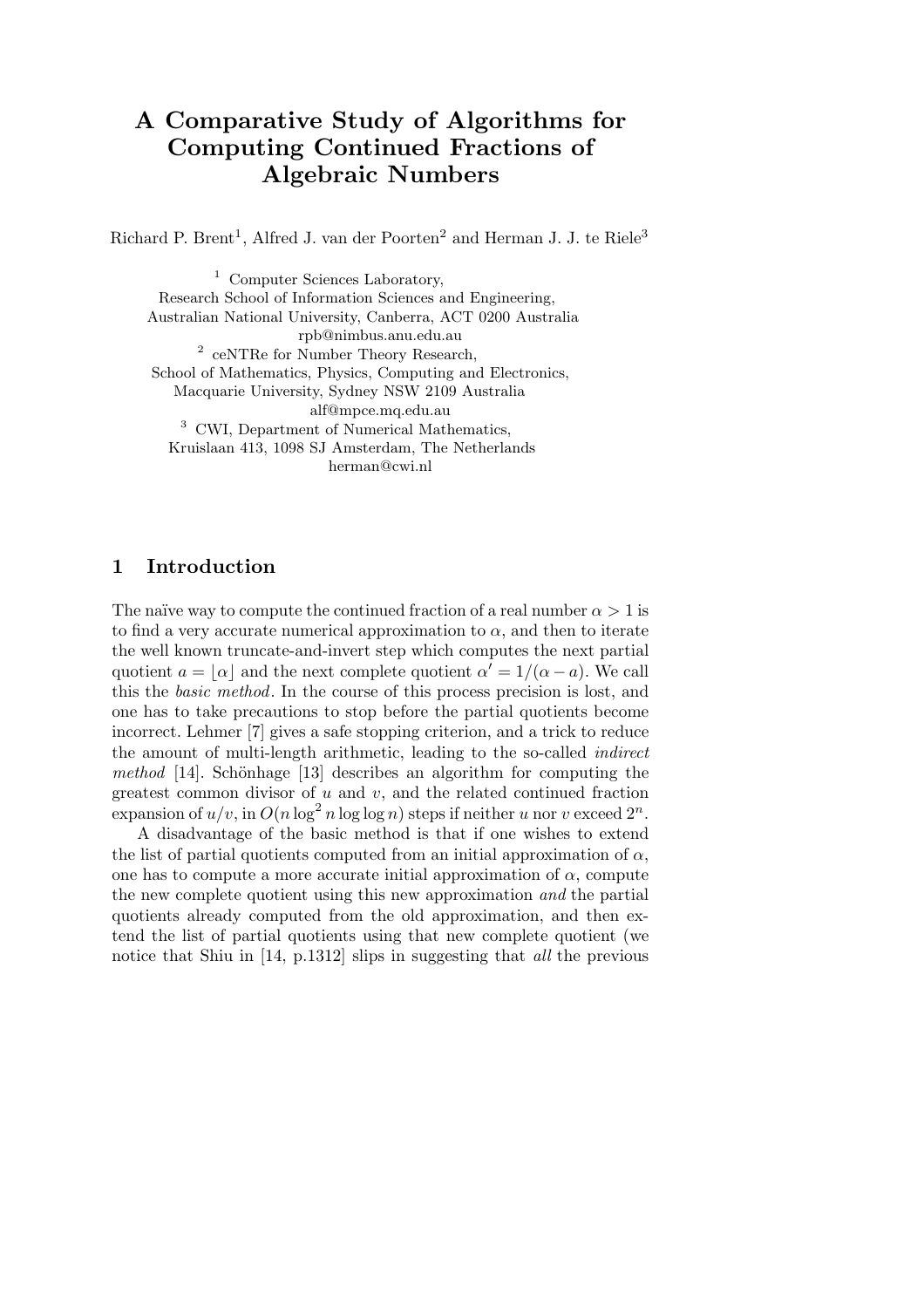calculations have to be repeated; of course the partial quotients already computed do not have to be recomputed).

Bombieri and Van der Poorten [2], and Shiu [14], have recently recalled a remedy for this problem. They give a formula for computing a rational approximation of the next complete convergent from the first *n* partial quotients. From that complete convergent some *n* new partial quotients can be computed. So each step provides an approximate doubling of the number of partial quotients. Shiu calls this the direct method. To start the direct method, a few partial quotients are computed with the basic method. In [2] this approach is proposed for algebraic numbers (zeros of polynomials defined over  $\mathbb{Z}$ ) of degree  $\geq$  3, whereas Shiu also applies it to more general numbers, namely to transcendental numbers defined as zeros of functions for which the logarithmic derivative at some rational point can be computed with arbitrary precision. This includes numbers such as  $\pi$ ,  $\log \pi$ , and  $\log 2$ . For each of thirteen different such numbers Shiu computes 10 000 partial quotients. Their frequency distributions are compared with the one which almost all numbers should obey according to the Khintchine–Lévy theory  $[4, 8]$ . No significant deviations from this theory are reported.

Curiously, Shiu does not refer to what we will call the polynomial method for algebraic numbers [3, 6, 12] of degree  $\geq$  3, which computes the partial quotients of  $\alpha$  using *only* the coefficients of its defining polynomial. Moreover, Shiu gives neither implementational details of his direct method, nor of the indirect method mentioned above (which he applies to four numbers which cannot be handled by the direct method). He concludes that his direct method is "superior in the sense that the computing times for a modest number of partial quotients using the indirect and the direct method are similar, whereas it becomes prohibitively long for the basic algorithm".

This is not quite a reproducible conclusion. Moreover, the polynomial method is not included in Shiu's study. This motivated us to produce a more explicit comparison of the various methods. We have used the occasion to compute some 200 000 partial quotients of six different algebraic numbers and to test those collections of partial quotients against the expectation for the partial quotients of 'random' real numbers.

A second motivation for the present study is the use of the continued fraction expansion of algebraic numbers in solution methods for certain diophantine inequalities. For example, in [11] the Diophantine inequality

$$
|x^3 + x^2y - 2xy^2 - y^3| \le 200,
$$

known to have just finitely many integral solution pairs  $(x, y)$ , is solved for  $|y| \leq 10^{500}$  with the help of the computation of a (modest) number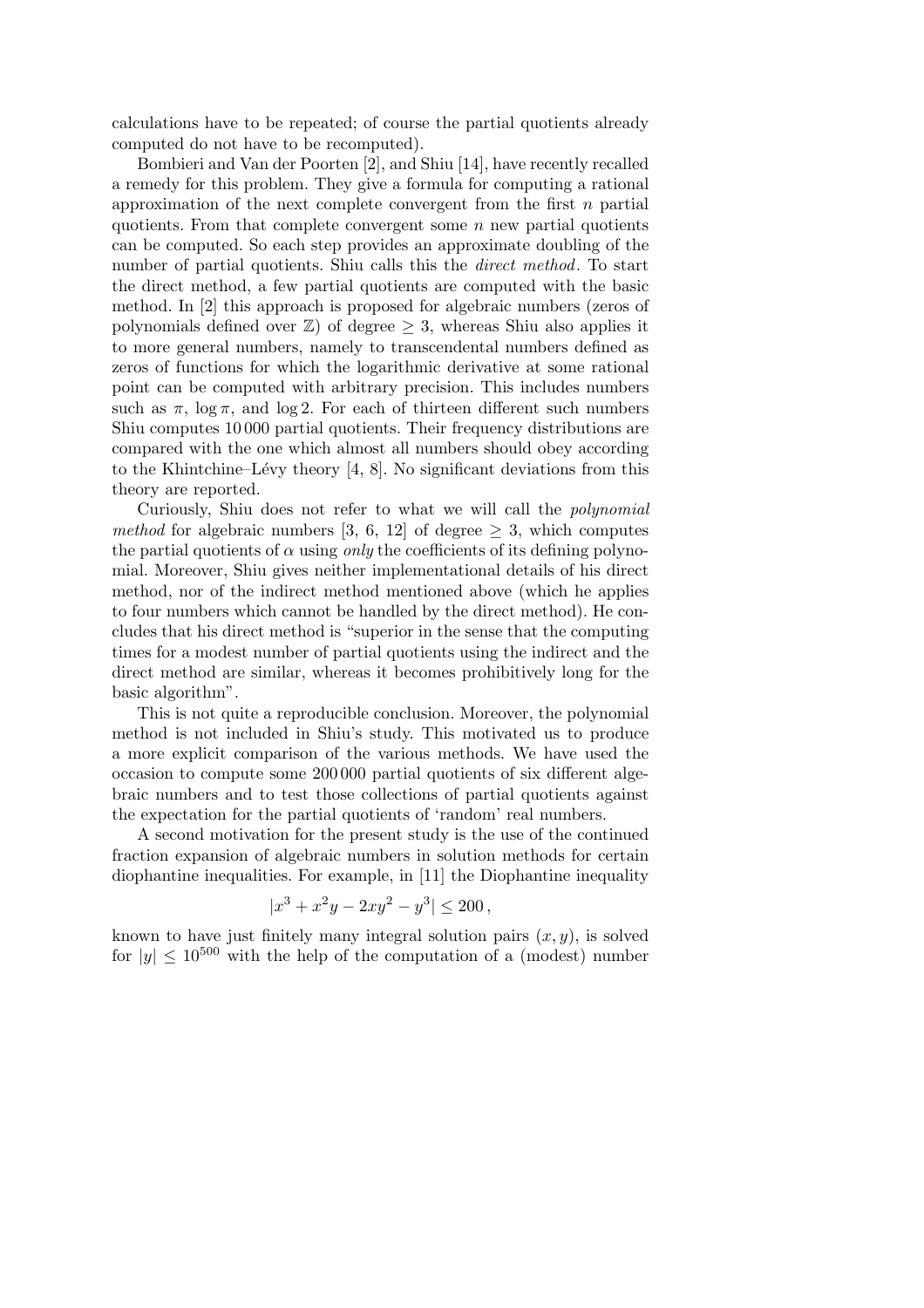of partial quotients of the continued fraction expansion of one of the real roots of the third degree polynomial  $x^3 + x^2 - 2x - 1$ .<sup>1</sup>

# **2 Notation and Error Control**

# **2.1 Notation**

Let  $\alpha$  be a real number  $> 1$ . The continued fraction expansion of  $\alpha$  is defined by

$$
\alpha = a_0 + \cfrac{1}{a_1 + \cfrac{1}{a_2 + \cfrac{1}{\ddots}}}
$$

where  $a_i = \lfloor \alpha_i \rfloor, \ \alpha_{i+1} = 1/(\alpha_i - a_i), \ i = 0, 1, \ldots,$  with  $\alpha_0 = \alpha$ . The positive integers  $a_0, a_1, \ldots$  are called the *partial quotients* of  $\alpha$  and the real numbers  $\alpha_i$  are referred to as its *complete quotients*. It is convenient to write

$$
\alpha = [a_0, a_1, a_2, \dots] = [a_0, a_1, \dots, a_n, \alpha_{n+1}],
$$

where  $\alpha_{n+1} = [a_{n+1}, a_{n+2}, \dots].$ 

If  $\alpha$  is rational, say  $\alpha = u/v$ , then its continued fraction expansion terminates (with some  $\alpha_i = 0$ ) and the basic method is nothing other than the Euclidean algorithm for computing the greatest common divisor of *u* and *v*.

The rational approximation

$$
[a_0, a_1, \dots, a_n] = \frac{p_n}{q_n}
$$

of  $\alpha$  is called the *n*-th *convergent* of  $\alpha$ . The numerators and denominators of these approximations are computed by the formulas

$$
p_{i+1} = a_{i+1}p_i + p_{i-1} \nq_{i+1} = a_{i+1}q_i + q_{i-1}
$$
\n
$$
i = 0, 1, ...,
$$

where  $p_0 = a_0$ ,  $q_0 = 1$ ,  $p_{-1} = 1$ , and  $q_{-1} = 0$ . In matrix notation, this is

$$
\begin{pmatrix} p_{i+1} & p_i \\ q_{i+1} & q_i \end{pmatrix} = \begin{pmatrix} a_0 & 1 \\ 1 & 0 \end{pmatrix} \begin{pmatrix} a_1 & 1 \\ 1 & 0 \end{pmatrix} \dots \begin{pmatrix} a_{i+1} & 1 \\ 1 & 0 \end{pmatrix},
$$

which entails, on taking determinants, that

(1) 
$$
p_{i+1}q_i - p_iq_{i+1} = (-1)^i, \quad i = 0, 1, \ldots
$$

<sup>&</sup>lt;sup>1</sup>Recently, De Weger [16] has determined the complete set of rational integers  $x, y$ that satisfy the inequality  $|x^3 + x^2y - 2xy^2 - y^3| \le 10^6$  (without an a priori bound on  $|y|$ .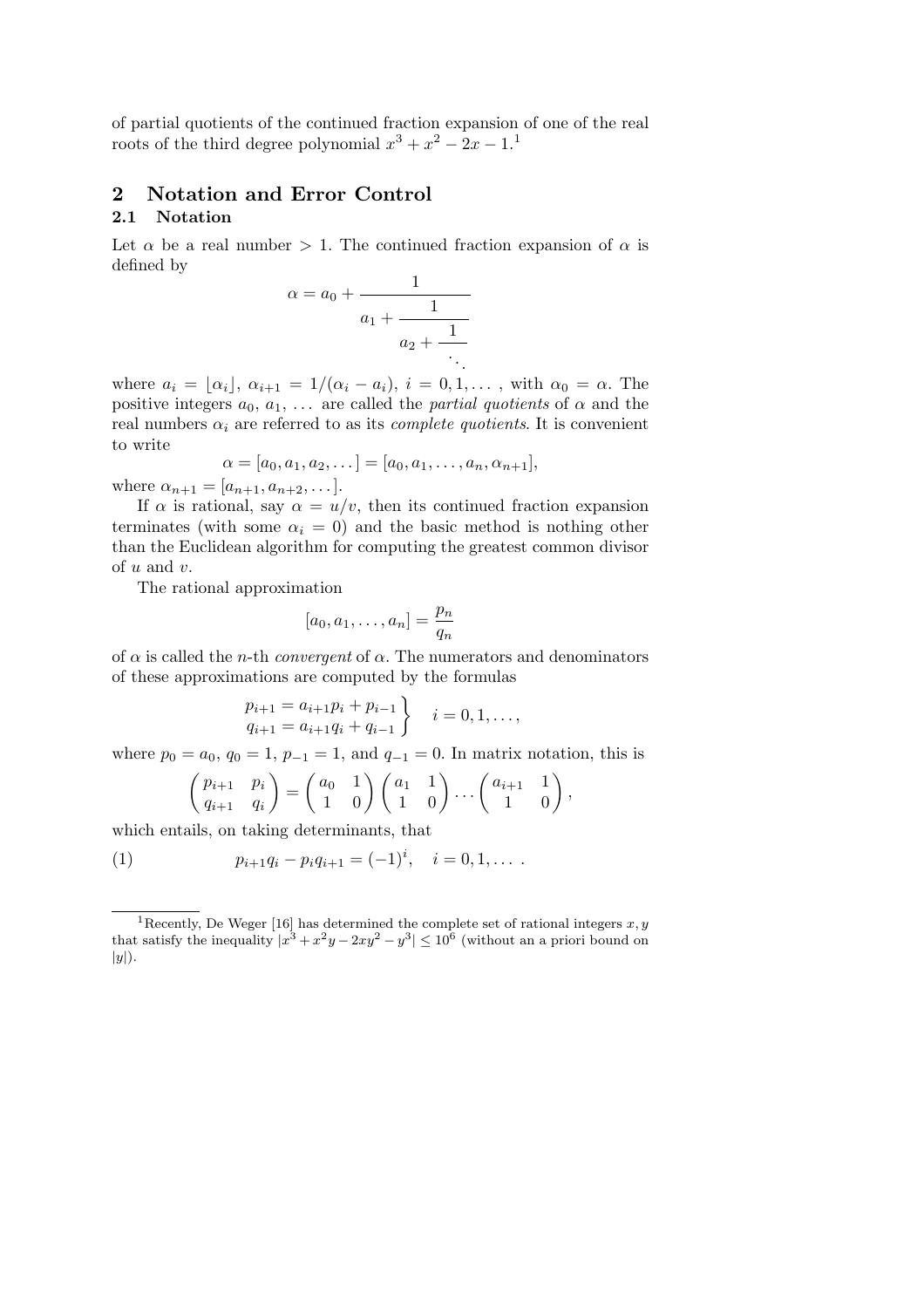#### **2.2 Error Control**

When one computes the partial quotients  $a_0, a_1, \ldots$  from a numerical approximation  $\bar{\alpha}$  of  $\alpha$ , one loses precision. The error can be controlled with the help of the following two lemmas. Lemma 1 gives a sufficient condition for  $\lfloor \overline{\alpha} \rfloor = \lfloor \alpha \rfloor$  to be true, and Lemma 2 gives an upper bound for the relative error in  $\overline{\alpha}' = 1/(\overline{\alpha} - |\overline{\alpha}|)$  as a function of  $\overline{\alpha}$ , the relative error in  $\overline{\alpha}$ , and  $\overline{\alpha}'$ .

**Lemma 1** Let  $\overline{\alpha} > 0$  be a numerical (rational) approximation of  $\alpha > 0$ with relative error bounded by  $\delta$ , i.e.,  $\overline{\alpha} = \alpha(1 + \epsilon)$  with  $|\epsilon| < \delta$ . If

(2) 
$$
(\lfloor \overline{\alpha} \rfloor + 1) \delta < \overline{\alpha} - \lfloor \overline{\alpha} \rfloor < 1 - (\lfloor \overline{\alpha} \rfloor + 1) \delta,
$$

*then*  $\lfloor \overline{\alpha} \rfloor = \lfloor \alpha \rfloor$ .

*Proof.* We show that  $\lfloor \overline{\alpha} \rfloor < \alpha < \lfloor \overline{\alpha} \rfloor + 1$ . Since  $\overline{\alpha} > 0$ , it follows from (2) that  $\delta < 1/2$ .

First, since  $1 - \delta < 1/(1 + \epsilon)$  for  $\delta < 1$ , we have

$$
\overline{\alpha}(1-\delta) < \frac{\overline{\alpha}}{1+\epsilon} = \alpha.
$$

Furthermore,  $\overline{\alpha} \delta$  <  $(|\overline{\alpha}|+1) \delta$  so that, by the left inequality in (2),  $\overline{\alpha} \delta$  <  $\overline{\alpha} - [\overline{\alpha}]$ . With the above inequality this implies that  $[\overline{\alpha}] < \overline{\alpha}(1 - \delta) < \alpha$ .

Second, since  $1/(1+\epsilon) < 1/(1-\delta)$  for  $\delta < 1$ , we have

$$
\alpha = \frac{\overline{\alpha}}{1+\epsilon} < \frac{\overline{\alpha}}{1-\delta}.
$$

From the right inequality in  $(2)$ ,  $\overline{\alpha}$  <  $(|\overline{\alpha}|+1)(1-\delta)$ , so that  $\overline{\alpha}/(1-\delta)$  <  $|\overline{\alpha}|+1.$  $|+1.$ 

**Lemma 2** Suppose the conditions of Lemma 1 hold, and let

$$
\alpha' = \frac{1}{\alpha - \lfloor \alpha \rfloor}, \quad \overline{\alpha}' = \frac{1}{\overline{\alpha} - \lfloor \overline{\alpha} \rfloor}.
$$

Then an upper bound for the relative error in  $\overline{\alpha}'$  with respect to  $\alpha'$  is given by  $\overline{\alpha} \overline{\alpha}' \delta / (1 - \delta)$ .

*Proof.* We have, for  $\delta < 1/2$ ,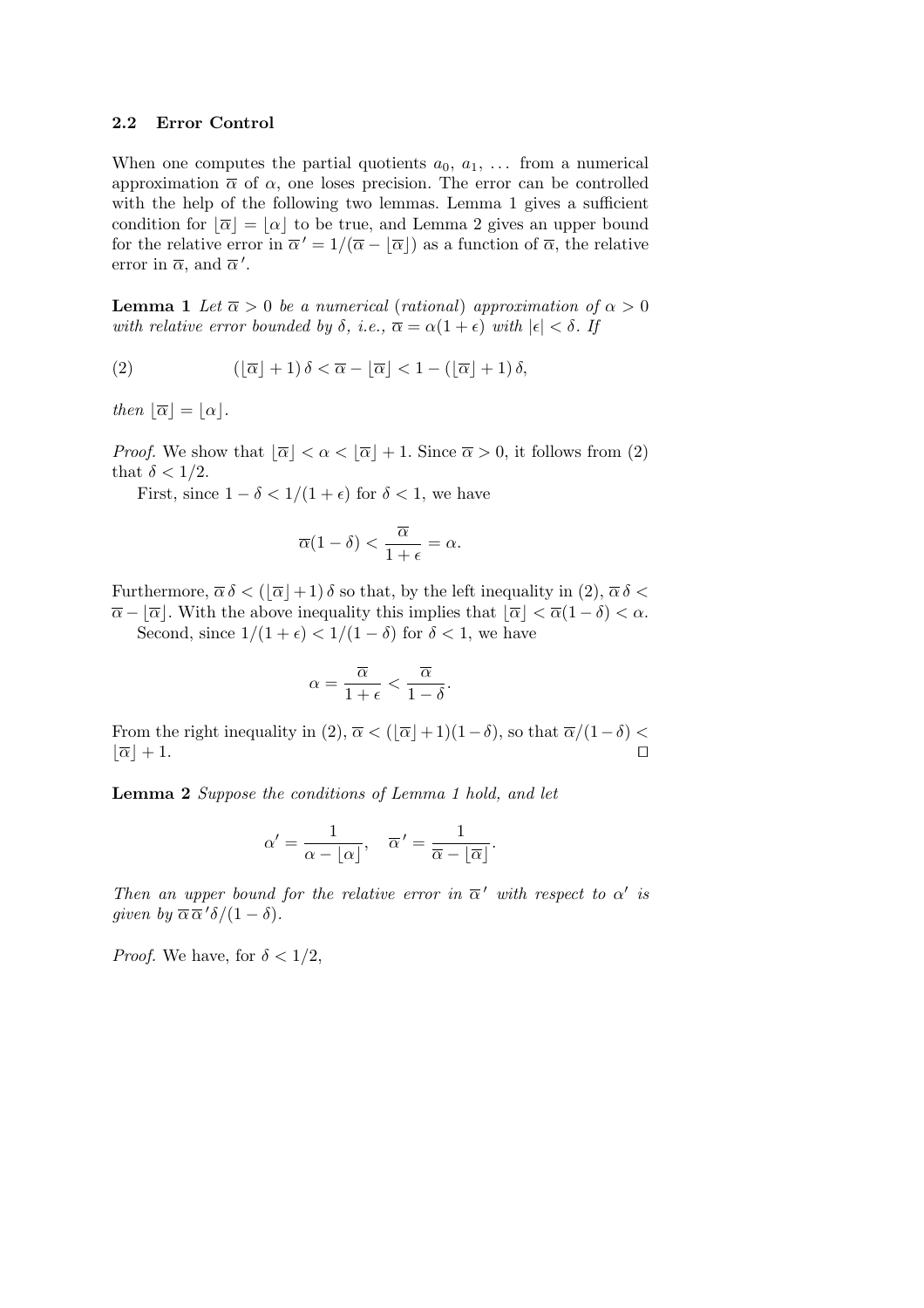$$
\left| \frac{\overline{\alpha}' - \alpha'}{\alpha'} \right| = \left| \frac{\frac{1}{\overline{\alpha} - \lfloor \overline{\alpha} \rfloor} - \frac{1}{\alpha - \lfloor \alpha \rfloor}}{\frac{1}{\alpha - \lfloor \alpha \rfloor}} \right| = \left| \frac{\alpha - \overline{\alpha}}{\overline{\alpha} - \lfloor \overline{\alpha} \rfloor} \right| = \frac{\alpha - \overline{\alpha}}{\overline{\alpha} - \lfloor \overline{\alpha} \rfloor} \left| = \frac{\alpha - \overline{\alpha}}{\overline{\alpha} - \lfloor \overline{\alpha} \rfloor} \right| = \frac{\alpha - \overline{\alpha}}{\overline{\alpha} - \lfloor \overline{\alpha} \rfloor} \left| \frac{\epsilon}{1 + \epsilon} \right| < \overline{\alpha} \overline{\alpha}' \frac{\delta}{1 - \delta}. \quad \Box
$$

An additional way to control the computation is based on the following well-known and easily verified property of continued fractions.

**Lemma 3** If  $\beta_0/\beta_1$  and  $\gamma_0/\gamma_1$  are rational numbers such that

$$
\frac{\beta_0}{\beta_1} < \alpha < \frac{\gamma_0}{\gamma_1},
$$

then, as long as the partial quotients of  $\beta_0/\beta_1$  and  $\gamma_0/\gamma_1$  coincide, those partial quotients are the partial quotients of  $\alpha$ . The first time the partial quotients do not coincide, they provide upper and lower bounds for the correct value.

This result suggests Lehmer's method [7] for reducing the amount of multi-precision work. Assuming that we have a very accurate rational approximation  $u/v$  of the real number  $\alpha > 1$  with very large numbers *u* and *v*, we can form a suitable lower and upper bound for  $u/v$  just by taking the first ten (say) decimal digits of *u* and *v*: if  $\lceil \log_{10} u \rceil = k$ , take  $u_0 = \lfloor u/10^{k-10} \rfloor$  and  $v_0 = \lfloor v/10^{k-10} \rfloor$  and choose<sup>2</sup>

$$
\beta_0 = u_0
$$
,  $\beta_1 = v_0 + 1$ ,  $\gamma_0 = u_0 + 1$ , and  $\gamma_1 = v_0$ .

Now we compute partial quotients  $a_0, a_1, \ldots, a_{i_0}$  of  $\gamma_0/\gamma_1$  and hence of *α* as follows:

$$
\begin{aligned}\na_i &= \lfloor \gamma_i / \gamma_{i+1} \rfloor \\
\gamma_{i+2} &= \gamma_i - a_i \gamma_{i+1}, \quad \beta_{i+2} = \beta_i - a_i \beta_{i+1} \\
\text{if } \beta_{i+2} < 0 \text{ or } \beta_{i+2} \ge \beta_{i+1} \text{ then} \\
i_0 &= i - 1, \text{ stop} \\
\text{endif}\n\end{aligned}\n\quad i = 0, 1, \dots
$$

Notice that we do *not* have to compute the partial quotients of  $\beta_0/\beta_1$ (contrary to what is suggested in [5, p.328]) since as long as  $0 \leq \beta_{i+2}$  $\beta_{i+1}$ , we are sure that  $a_i$  is also the correct partial quotient of  $\beta_0/\beta_1$ . After (3) has stopped, we have to update the fraction  $u/v$  by acknowledging the

<sup>&</sup>lt;sup>2</sup>If  $v_0 = 0$ , the first partial quotient of  $u/v$  is extremely large, and we have to increase the number of decimal digits in  $u_0$  and  $v_0$  accordingly.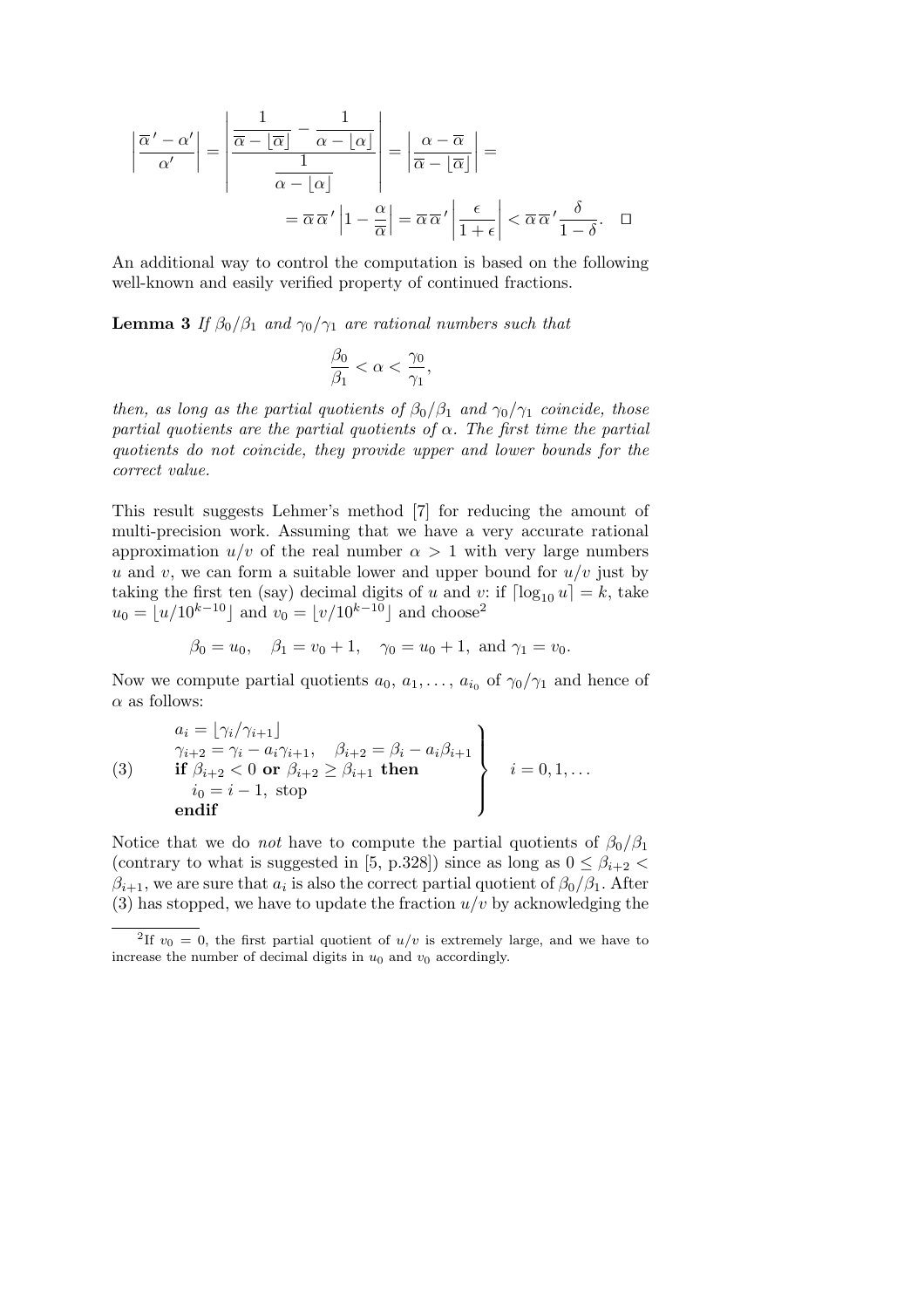computed partial quotients  $a_0, a_1, \ldots, a_{i_0}$ . If  $i_0 = 0$ , using  $a_0$  we replace  $u/v$  by  $v/(u - a_0v)$ . In matrix notation,

$$
\begin{pmatrix} u \\ v \end{pmatrix} := \begin{pmatrix} 0 & 1 \\ 1 & -a_0 \end{pmatrix} \begin{pmatrix} u \\ v \end{pmatrix}.
$$

In general, using  $a_0, \ldots, a_{i_0}$  we have

$$
\begin{pmatrix} u \\ v \end{pmatrix} := \begin{pmatrix} 0 & 1 \\ 1 & -a_{i_0} \end{pmatrix} \begin{pmatrix} 0 & 1 \\ 1 & -a_{i_0-1} \end{pmatrix} \dots \begin{pmatrix} 0 & 1 \\ 1 & -a_0 \end{pmatrix} \begin{pmatrix} u \\ v \end{pmatrix}.
$$

The product of the  $2 \times 2$  matrices in the right hand side is built up first, and next it is multiplied by the vector  $(u \, v)^T$ , which is the only high-precision computation.

# **3 The Basic, Polynomial and Direct Methods**

In this section we describe the three methods considered in this study, namely the basic method, the polynomial method, and the direct method derived from Shiu's direct method.

#### **3.1 The Basic Method**

With the notation of Section 2.1, let  $\overline{\alpha}_i$  be a rational approximation of  $\alpha_i$ with relative error bounded by  $\delta_i$ . The basic method for computing the continued fraction expansion of  $\alpha = \alpha_0$  with safe error control (based on Lemmas 1 and 2) reads as follows.

$$
(4) \quad \begin{array}{c} a_i = \lfloor \overline{\alpha}_i \rfloor \\ \text{if } (a_i + 1) \, \delta_i < \overline{\alpha}_i - a_i < 1 - (a_i + 1) \, \delta_i \text{ then} \\ \overline{\overline{\alpha}}_{i+1} = 1/(\overline{\alpha}_i - a_i) \\ \delta_{i+1} = \overline{\alpha}_i \overline{\alpha}_{i+1} \delta_i/(1 - \delta_i) \\ \text{else} \\ \text{stop} \\ \text{endif} \end{array} \right\} \quad i = 0, 1, \ldots
$$

Since the  $\overline{\alpha}_i$  are rational numbers, we can use Lemma 3 and (3) to reduce the amount of multi-precision computations. The numbers  $(a_i + 1) \delta_i$  and  $\delta_{i+1}$  are computed in (floating-point) single precision. Since (3) works with low-precision approximations  $\gamma_i/\gamma_{i+1}$  and  $\beta_i/\beta_{i+1}$  of  $\overline{\alpha}_i$ , some care has to be taken in the check of the inequalities in  $(4)$  and in the computation of  $\delta_{i+1}$  from  $\delta_i$  in (4). Here we can use that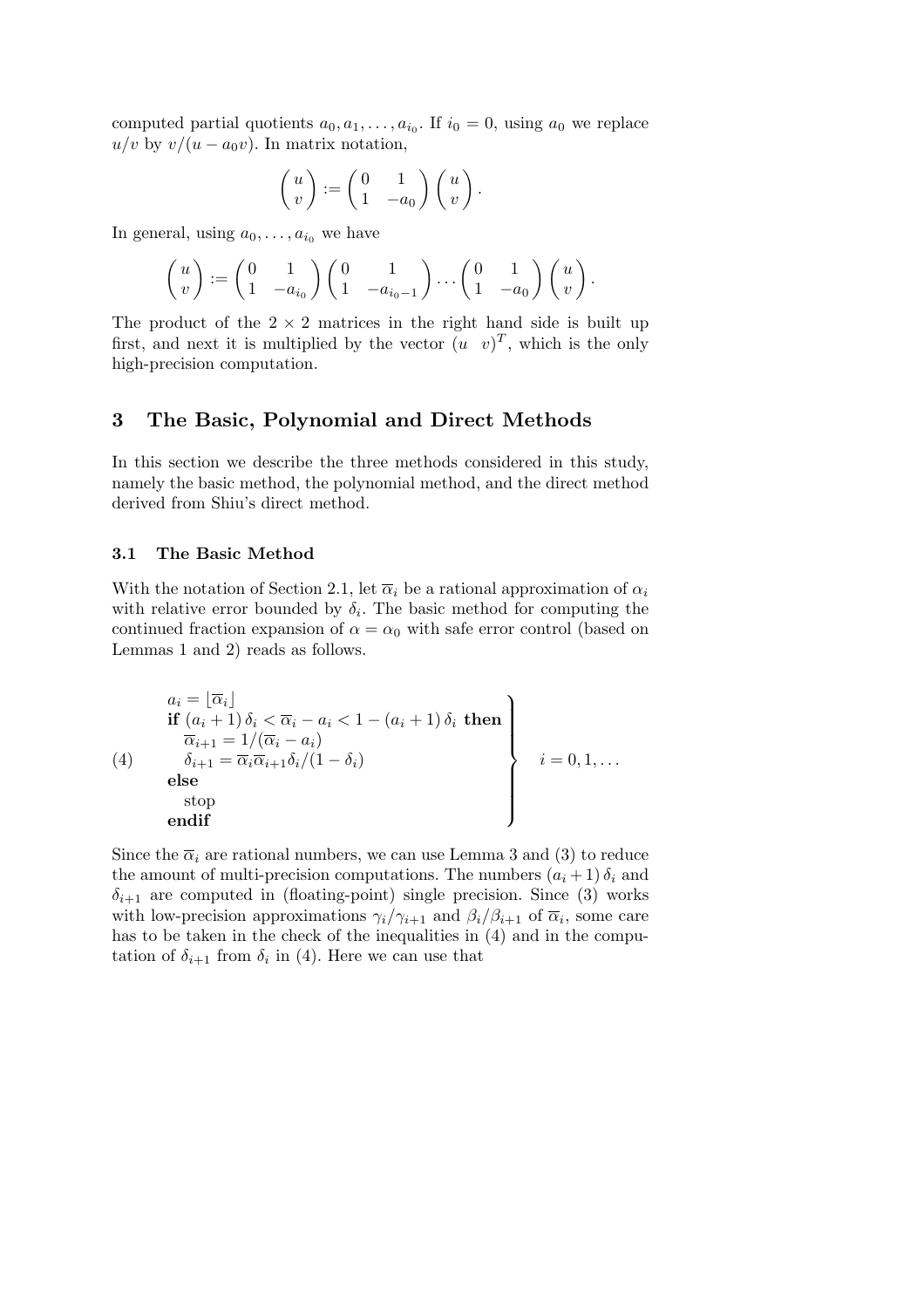$$
\frac{\beta_{2i}}{\beta_{2i+1}} < \overline{\alpha}_{2i} < \frac{\gamma_{2i}}{\gamma_{2i+1}},
$$

and

$$
\frac{\gamma_{2i+1}}{\gamma_{2i+2}} < \overline{\alpha}_{2i+1} < \frac{\beta_{2i+1}}{\beta_{2i+2}}
$$

*.*

as long as  $a_{2i}$  and  $a_{2i+1}$  are the correct partial quotients of  $\overline{\alpha}_{2i}$  and  $\overline{\alpha}_{2i+1}$ , respectively. Detailed information on how this method has been implemented can be obtained from the third author.

From the metric theory of continued fractions it is known [10] that, for almost all  $\alpha$ , one can compute  $p$  partial quotients of  $\alpha$  from the first *d* decimal digits of its decimal representation, where

$$
\lim_{d \to \infty} \frac{p}{d} = \frac{6 \log 2 \log 10}{\pi^2} = 0.970 \dots
$$

For example, Lochs [9] has computed 968 partial quotients of  $\pi$  from its first 1000 decimals, and Brent and McMillan [1] have computed 29200 partial quotients of Euler's constant from 30100 decimals (with  $p/d =$  $0.970...$ .

A disadvantage of the basic method is that when we have computed as many partial quotients as possible from a given initial approximation of  $\alpha$ and then wish to compute more partial quotients, we must first compute a more accurate initial approximation, next use the known partial quotients to recompute to the new accuracy the last complete quotient already obtained, and from that extend the list of partial quotients.

#### **3.2 The Polynomial Method**

Let  $\alpha > 1$  be an an algebraic number of degree  $d > 2$  with defining polynomial  $f(x)$  (with integral coefficients); that is  $f(\alpha) = 0$ . Say  $f(x)$  is reduced if it has the three properties:

- (i) its leading coefficient is positive;
- (ii) it has a unique simple zero  $\alpha > 1$ ;
- (iii) its remaining zeros lie in the left half of the unit circle.

The polynomial method [6] for computing the continued fraction expansion of  $\alpha$  reads as follows. Set  $f_0(x) = f(x)$ .

(5) 
$$
\begin{cases}\na_i = \max\{n \in \mathbb{N}, f_i(n) < 0\} \\
g_i(x) = f_i(x + a_i) \\
f_{i+1}(x) = -x^d g_i(1/x)\n\end{cases}\n\quad i = 0, 1, \ldots
$$

It is easy to see that  $f_1(x)$  is reduced if  $f_0(x)$  is and that the unique positive root of  $f_1(x)$  is given by  $1/(\alpha - a_0)$ . It follows that the unique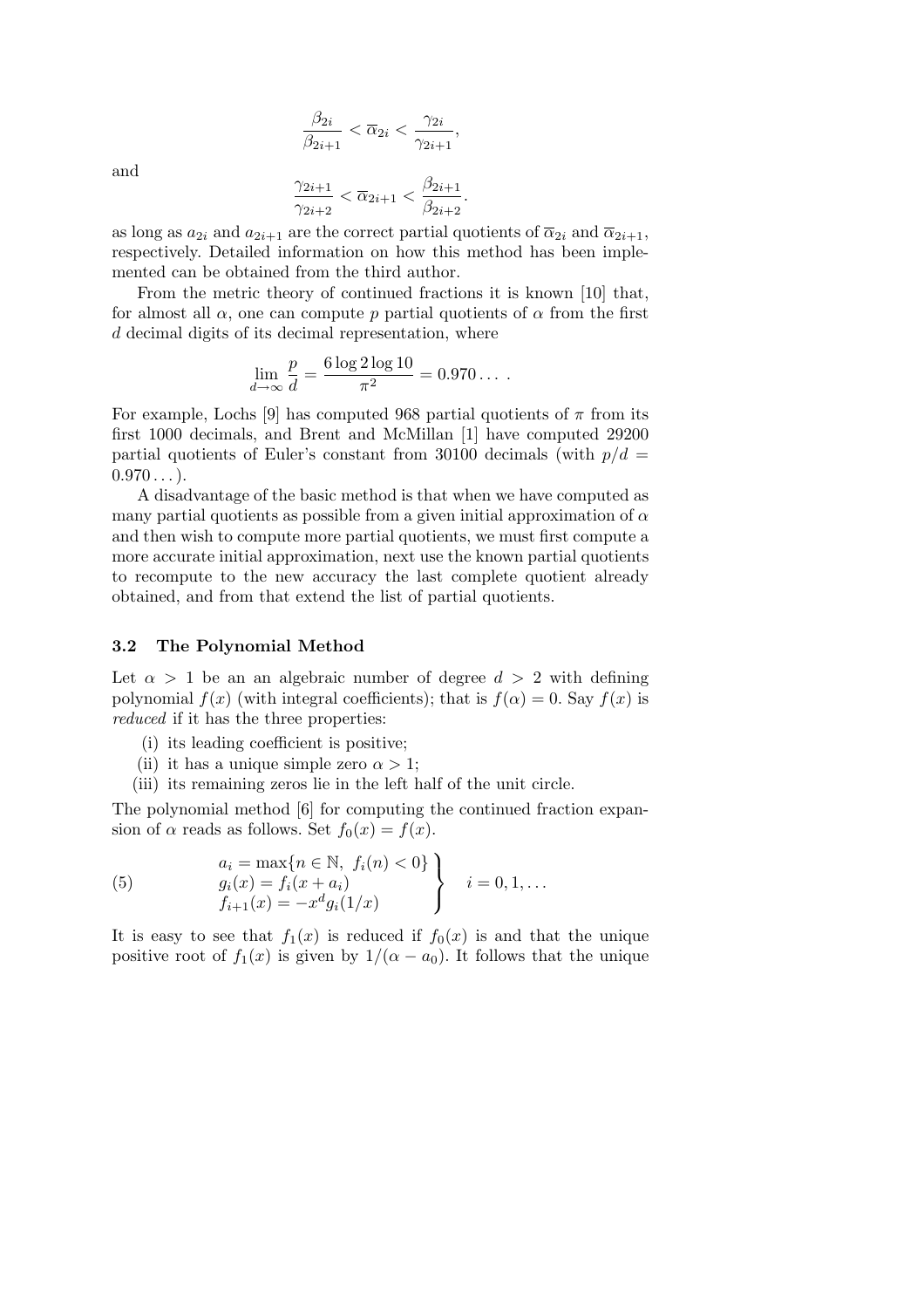positive root of the polynomial  $f_i(x)$  is the *i*-th complete quotient of the continued fraction expansion of  $\alpha$ , and that this algorithm finds the corresponding partial quotients. The time-consuming work lies in the computation of the coefficients of  $f_{i+1}(x)$  from those of  $f_i(x)$  (which grow with  $i$ ). The number  $a_i$  can be computed quickly as follows. If we write  $f_i(x) = c_{i,d}x^d + c_{i,d-1}x^{d-1} + \ldots$ , then the sum of the roots of  $f_i(x)$  is given by  $s_i = -c_{i,d-1}/c_{i,d}$ . Since, for  $i \geq 1$ , the remaining  $d-1$  roots of  $f_i(x)$  are all located in the left half of the unit circle, the number  $s_i$ approximates *a<sup>i</sup>* with an error not greater than *d*−1; the precise value of *a*<sub>*i*</sub> may be found from  $s_i$  by trial and error (with an average of  $(d-1)/2$ trials).

It is explained in [2] that (Vincent's Theorem) applying the algorithm to a zero of an arbitrary irreducible polynomial  $f(x)$  always rapidly yields a reduced polynomial  $f_i(x)$ .

In [6] it is suggested that the polynomial method may be accelerated as follows. From a low-precision approximation of the real root  $> 1$  of  $f_n(x)$ . as many as possible (*m*, say) successive partial quotients are computed with the basic method (and error control). Next, one computes  $f_{n+m}(x)$ from  $f_n(x)$ , using  $a_n$ ,  $a_{n+1}$ ,  $\dots$ ,  $a_{n+m-1}$ , with less computation than is needed to compute the coefficients of all the intermediate polynomials  $f_{n+1}(x), \ldots, f_{n+m-1}(x)$ . In fact, the coefficients of  $f_{i+1}(x)$  are related to those of  $f_i(x)$  by the transformation (for simplicity, we choose  $d = 3$ ):

$$
\begin{pmatrix} c_{i+1,3} \\ c_{i+1,2} \\ c_{i+1,1} \\ c_{i+1,0} \end{pmatrix} = - \begin{pmatrix} a_i^3 & a_i^2 & a_i & 1 \\ 3a_i^2 & 2a_i & 1 & 0 \\ 3a_i & 1 & 0 & 0 \\ 1 & 0 & 0 & 0 \end{pmatrix} \begin{pmatrix} c_{i,3} \\ c_{i,2} \\ c_{i,1} \\ c_{i,0} \end{pmatrix}.
$$

By accumulating the product of the above  $4 \times 4$  matrices which we get for  $a_n$ ,  $a_{n+1}$ ,  $\dots$ ,  $a_{n+m-1}$ , and multiplying the resulting matrix with the coefficients of  $f_n(x)$ , we obtain the coefficients of  $f_{n+m}(x)$  at the expense of less arithmetic than when we explicitly compute the coefficients of all the intermediate polynomials.

We have carried out some experiments with this acceleration of the polynomial method, but the resulting code is still slower than our implementation of the direct method described in Section 3.3.

Nonetheless, an advantage of the polynomial method is that the computation can always be continued, without any recomputation, provided that we save the exact integral values of the coefficients of the last used polynomial  $f_i(x)$ . To illustrate the growth of these, for  $f(x) = f_0(x) =$  $x^3 - 8x - 10$ , the four coefficients of  $f_{100}(x)$  are integers of 68 decimal digits each, and the four coefficients of  $f_{1000}(x)$  are integers of 570, 571, 570, and 568 decimal digits, respectively.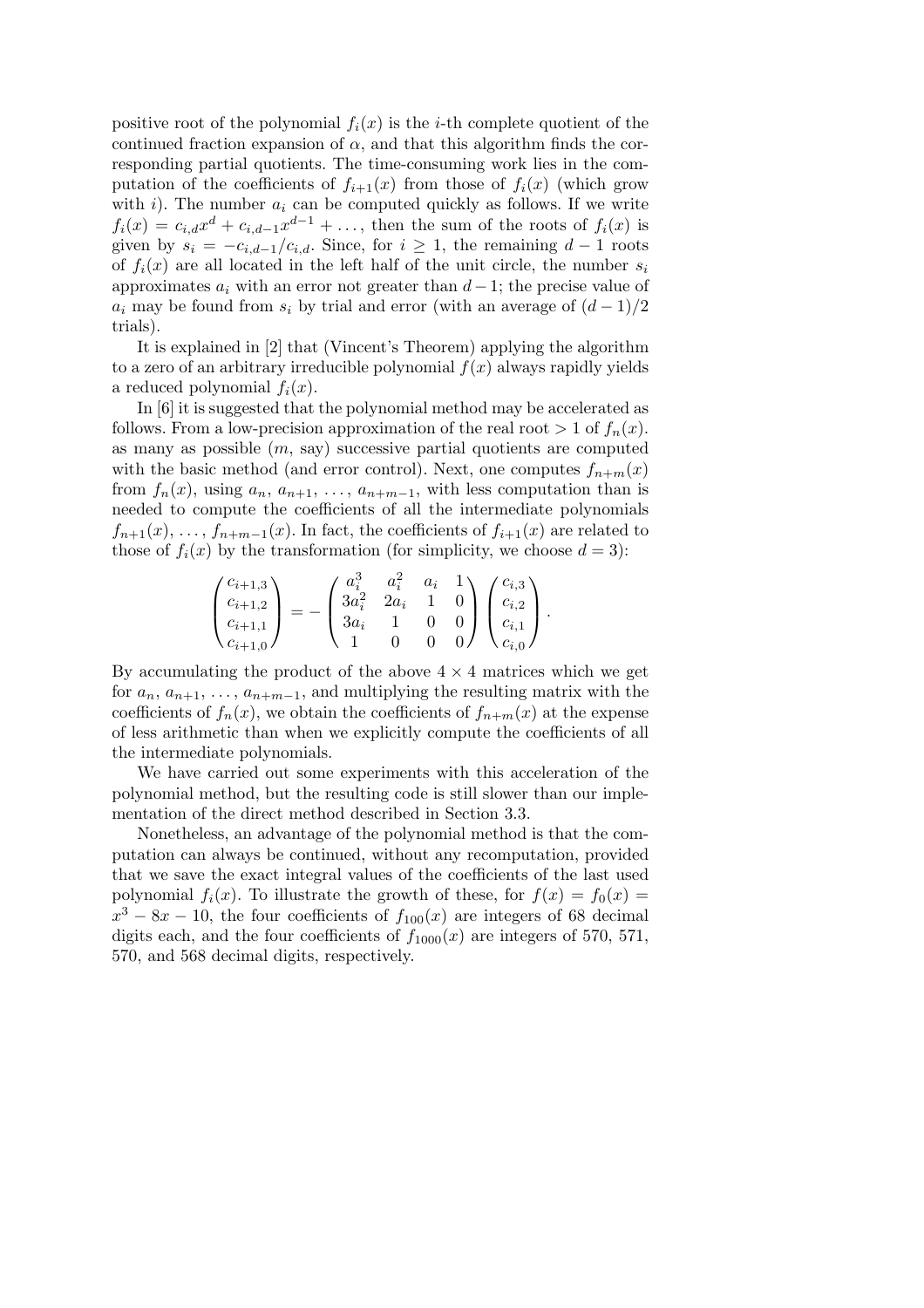#### **3.3 The Direct Method**

The direct method which we formulate here is based on ideas expressed in [2] and [14], combined with error control facilities described in Section 2. The aim is to compute a very good rational approximation of the complete quotient  $\alpha_{n+1}$  when the partial quotients  $a_0, a_1, \ldots, a_n$  are known, and from that approximation to compute some *n* partial quotients of  $\alpha_{n+1}$ . This is done as follows. We have

$$
\alpha = [a_0, a_1, \dots, a_n, \alpha_{n+1}] = \frac{\alpha_{n+1}p_n + p_{n-1}}{\alpha_{n+1}q_n + q_{n-1}},
$$

from which we find, using (1), that

$$
\alpha_{n+1} = \frac{(-1)^{n+1}}{q_n(p_n - \alpha q_n)} - \frac{q_{n-1}}{q_n}.
$$

Now using the mean value theorem and  $f(\alpha) = 0$ , we replace the difference  $p_n/q_n - \alpha$  by  $f(p_n/q_n)/f'(p_n/q_n)$ , and obtain the approximation

*.*

*.*

(6) 
$$
\alpha_{n+1} \approx \frac{(-1)^{n+1}}{q_n^2} \frac{f'(p_n/q_n)}{f(p_n/q_n)} - \frac{q_{n-1}}{q_n}
$$

The error in this approximation is approximately

$$
\frac{|f''(\alpha)|}{q_n^2|f'(\alpha)|} \approx \frac{|f''(p_n/q_n)|}{q_n^2|f'(p_n/q_n)|}
$$

From this rational approximation of  $\alpha_{n+1}$ , partial quotients  $a_{n+1}$ ,  $a_{n+2}$ ,  $\ldots$ ,  $a_{n+m}$ ,  $\ldots$  can be computed as long as  $q_{n+m} < dq_n^2$ , for some small  $b = b(\alpha) > 0$ . The direct method for computing *N* partial quotients of the continued fraction expansion of  $\alpha$  now reads as follows.

Step 1. Use the basic method (4) to compute a small number of partial quotients and the corresponding partial convergents of  $\alpha$ , say up to  $a_n$ , *pn*, *qn*.

Step 2. (Check) If  $p_n q_{n-1} - p_{n-1} q_n \neq (-1)^{n+1}$  then stop.

Compute the next rational approximation  $\alpha'$  of  $\alpha_{n+1}$  by

(7) 
$$
\alpha' = \frac{(-1)^{n-1}}{q_n^2} \frac{f'(p_n/q_n)}{f(p_n/q_n)} - \frac{q_{n-1}}{q_n}.
$$

Let  $B = bq_n^2$  for some suitable constant  $b = b(\alpha)$ .

Compute the next partial quotients  $a_{n+1}, a_{n+2}, \ldots, a_{n+m}, \ldots$  with the basic method (4) (using Lemma 3 and (3)) as long as  $n + m \leq N$  and  $q_{n+m} < B$ .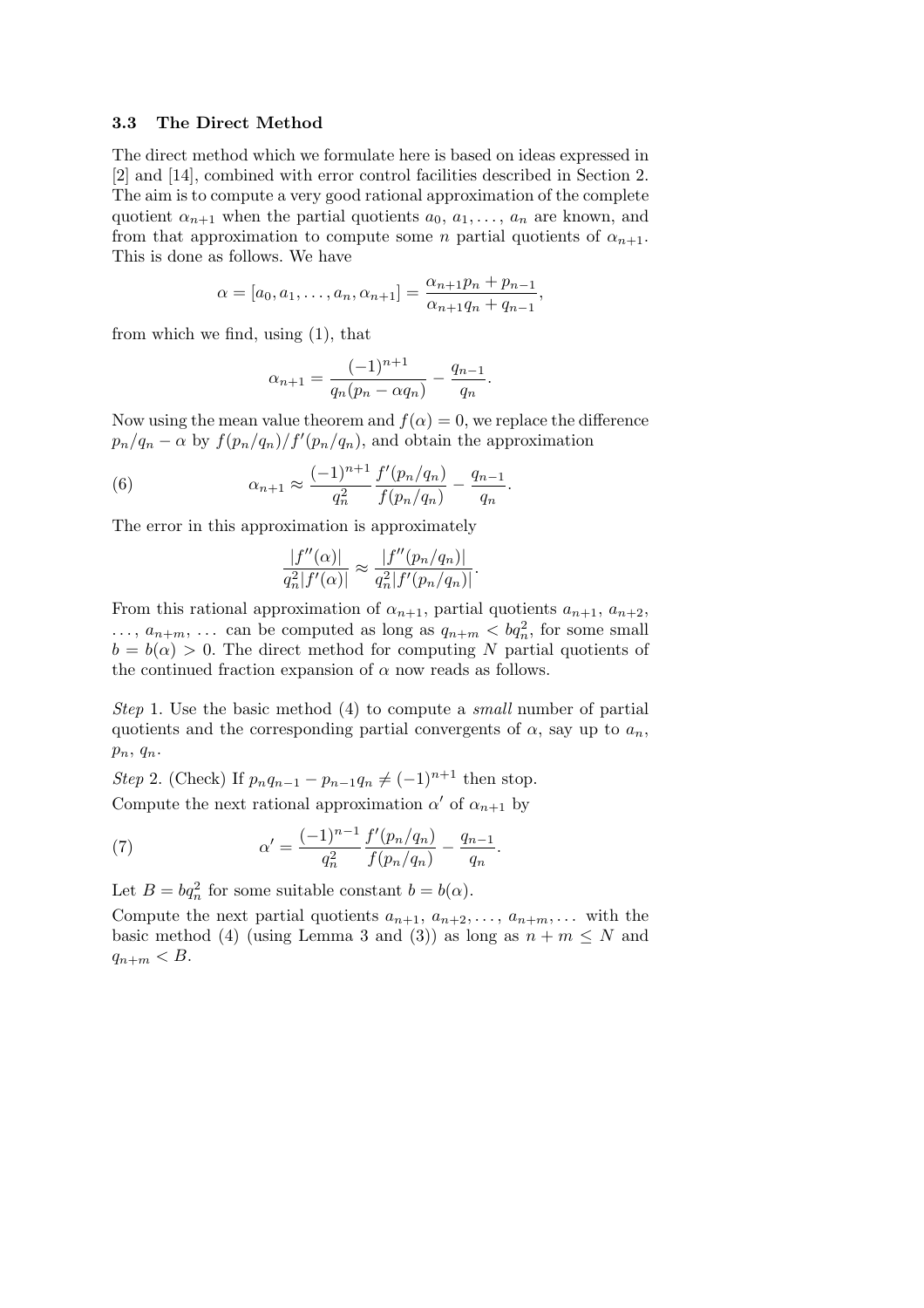Step 3. Put  $n = n + m$ ; if  $n < N$  go back to Step 2.

The number of partial quotients which can be computed in Step 2 is roughly equal to *n* so that *after* the completion of Step 2, the number of partial quotients computed will roughly have doubled compared with before Step 2. Since (7) is very time-consuming, it is worthwhile to choose *n* in Step 1 such that the last time Step 2 is carried out it starts with a value of *n* which is slightly larger than *N/*2. In the beginning of the method the behaviour of Step 2 may be rather erratic; one should therefore compute sufficiently many partial quotients of  $\alpha$  in Step 1 to reach the "stable" behaviour phase of Step 2 (an approximate doubling of the number of partial quotients). In practice, this works for  $n \approx 100$ , but that may depend on the size of the first few partial quotients of the continued fraction of *α*.

### **4 Experiments**

We have implemented the three methods described in Section 3 on a SUN workstation, partially in GP/PARI and partially in Magma. The first package is developed by Henri Cohen and his co-workers at Université Bordeaux I, the second comes from John Cannon and his group at the University of Sydney. Initially, we only worked with GP, but at a certain point in the direct method we ran into problems with the stack size, due to the enormous size of the integers involved in this method. Later we learned that these problems can be solved, for example, by programming PARI in Library Mode, but in the meantime we had learned about the Magma package at the University of Sydney and decided to experiment with that. With Magma we did not encounter any stack problems.

In Table 1 we give some timings with Magma and GP for the basic, the polynomial, and the direct methods. Based on these results, we decided to run bigger experiments with our Magma implementation of the direct method.

In Table 2 we give the frequency distributions of the first 200 001 partial quotients of the continued fraction of six algebraic numbers, computed by the direct method. For comparison, the last column gives the frequencies of occurrence of partial quotients *j*:

$$
\log_2\left(1+\frac{1}{j}\right) - \log_2\left(1+\frac{1}{j+1}\right)
$$

from the well-known Gauss-Kusmin Theorem. Let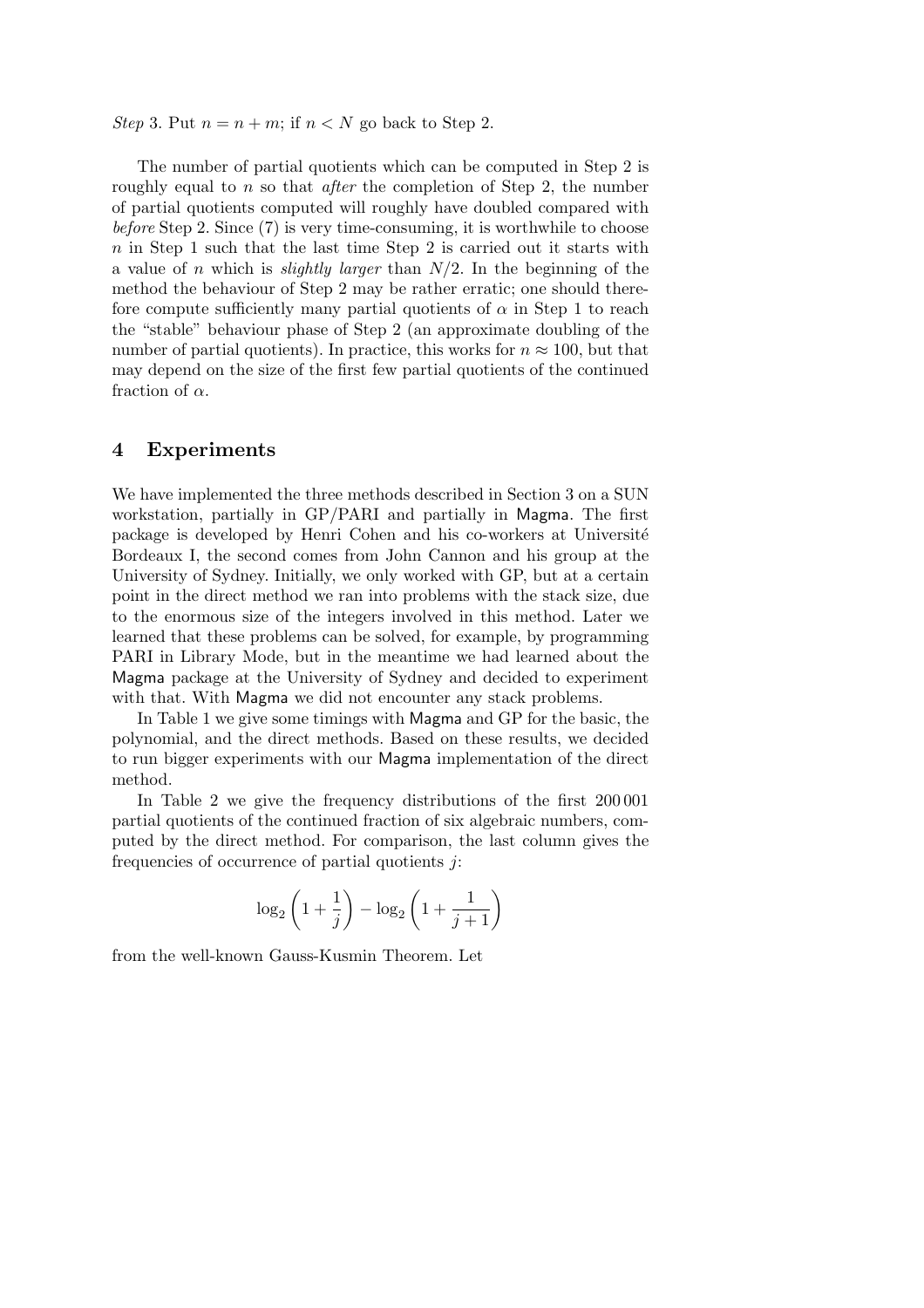$$
K(\alpha, n) = (a_0 a_1 \dots a_n)^{1/(n+1)}
$$

and

$$
L(\alpha, n) = q_n^{1/(n+1)}.
$$

Then, for almost all  $\alpha$ ,

$$
\lim_{n \to \infty} K(\alpha, n) = \prod_{k=1}^{\infty} \left( 1 + \frac{1}{k(k+2)} \right)^{\log k / \log 2} = 2.68545\dots,
$$

and

$$
\lim_{n \to \infty} L(\alpha, n) = \exp\left(\frac{\pi^2}{12 \log 2}\right) = 3.27582\dots
$$

The latter fact implies that for almost all  $\alpha$  the number of decimal digits in  $q_n$  is about  $n \log_{10} L \approx 0.515n$ . Table 2 gives the values of  $K(\alpha, 200000)$ for the six algebraic numbers which we consider. Table 2 also lists the largest partial quotient  $a_n$  found, and the corresponding index  $n$ . Only in case (A) is there an early occurrence of a large partial quotient  $(a_{121} =$ 16467250), but soon after that the expansion settles down and no further extremely large partial quotients occur. To illustrate this, Table 3 lists  $a_n$  for  $n = 0, ..., 200$  and for  $n = 199901, ..., 200000$ . The "abnormal" initial behaviour is explained in [15].

Table 4 presents, for some values of *n*, the number of decimal digits in  $q_n$  and that number divided by *n*. The values of *n* in Table 4 are those for which the direct method computes a new rational approximation of  $a_n$ : it illustrates the approximate doubling of these *n*-values, especially for larger values of *n*. The last column shows good convergence to the expected value  $C_1 = \frac{\pi^2}{12 \log 2 \log 10} = 0.51532...$ 

# **5 Conclusion**

We have compared three different methods (the basic, the polynomial, and the direct method) for computing the continued fraction expansion of algebraic numbers, and observed that the direct method is the most efficient one in terms of CPU-time and memory, at least for our implementations (in GP/PARI and Magma). We have applied the direct method to the computation of 200,001 partial quotients of six different algebraic numbers, and found no apparent deviation from the theory of Khintchine and Lévy, which holds for almost all real numbers.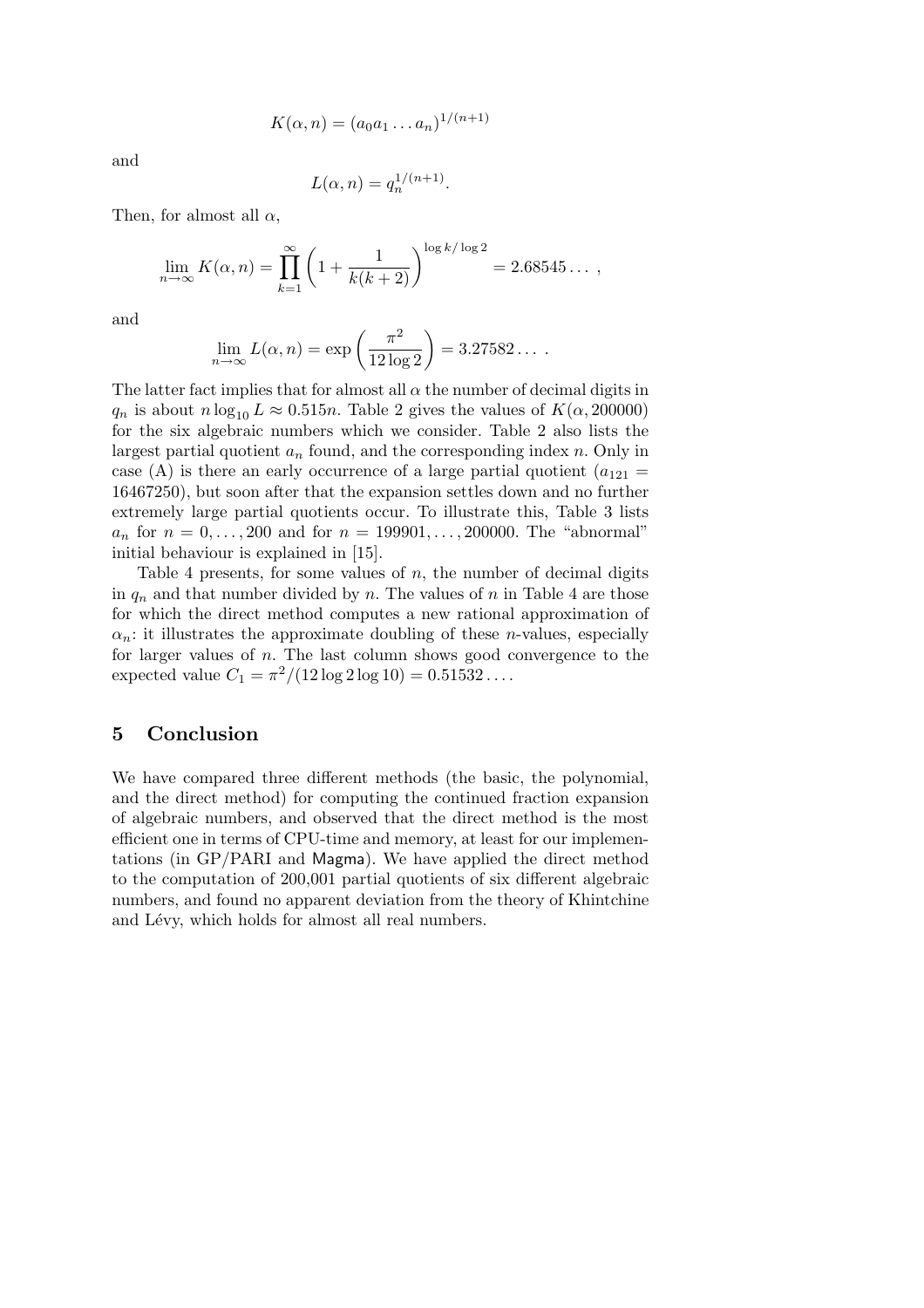# **Acknowledgment**

Part of this research was carried out while the third author was visiting the ceNTRe for Number Theory Research at Macquarie University, Sydney, and the Computer Sciences Laboratory of the Australian National University, Canberra, in September–November 1995. He thanks the first and the second authors for their hospitality. We also wish to acknowledge the help of Wieb Bosma of the University of Sydney with the use of the Magma package.

# **References**

- 1. Richard P. Brent and Edwin M. McMillan, 'Some new algorithms for highprecision computation of Euler's constant', *Math. Comp.* **34** (1980), 305– 312.
- 2. Enrico Bombieri and Alfred J. van der Poorten, 'Continued fractions of algebraic numbers', in *Computational Algebra and Number Theory, Sydney* 1992, Wieb Bosma and Alf van der Poorten eds., (Kluwer, 1995), 137–152.
- 3. David G. Cantor, Paul G. Galyean and Horst G. Zimmer, 'A continued fraction algorithm for real algebraic numbers', *Math. Comp.* **26** (1972), 785–791.
- 4. A. Khintchine, 'Metrische Kettenbruchprobleme', *Compositio Math.* **1** (1935), 361–382.
- 5. Donald E. Knuth, *The Art of Computer Programming*, Volume 2, *Seminumerical Algorithms*, (Reading, Mass.: Addison-Wesley, Second Edition, 1981).
- 6. Serge Lang and Hale Trotter, 'Continued fractions for some algebraic numbers', *J. reine angew. Math.*, **255** (1972), 112–134.
- 7. D. H. Lehmer, 'Euclid's algorithm for large numbers', *Amer. Math. Monthly*, **45** (1983), 227–233.
- 8. P. Lévy, 'Sur le développement en fraction continue d'un nombre choisi au hasard', *Compositio Math.* **3** (1936), 286–303.
- 9. Gustav Lochs, 'Die ersten 968 Kettenbruchnenner von *π*', *Monatsh. Math.*, **67** (1963), 311–316.
- 10. Gustav Lochs, 'Vergleich der Genauichkeit von Dezimalbruch und Kettenbruch', *Abh. Math. Seminar Hamburg*, **27** (1964), 142–144.
- 11. Attila Pethő, 'On the resolution of Thue inequalities', *J. Symb. Comp.* 4 (1987), 103–109.
- 12. R. D. Richtmyer, Marjorie Devaney and N. Metropolis, 'Continued fraction expansions of algebraic numbers', *Numer. Math.* **4** (1962), 68–84.
- 13. A. Sch¨onhage, 'Schnelle Berechnung von Kettenbruchentwicklungen', *Acta Informatica* **1** (1971), 139–144
- 14. P. Shiu, 'Computation of continued fractions without input values', *Math. Comp.* **64** (1995), 1307–1317.
- 15. H. M. Stark, 'An explanation of some exotic continued fractions found by Brillhart', in *Computers in Number Theory*, A. O. L. Atkin and B. J. Birch eds., (Academic Press, 1971), 21–35.
- 16. Benjamin M.M. de Weger, *Complete solution of a Thue inequality*, Technical Report 9561/B, December 15, 1995, Econometric Institute, Erasmus University Rotterdam.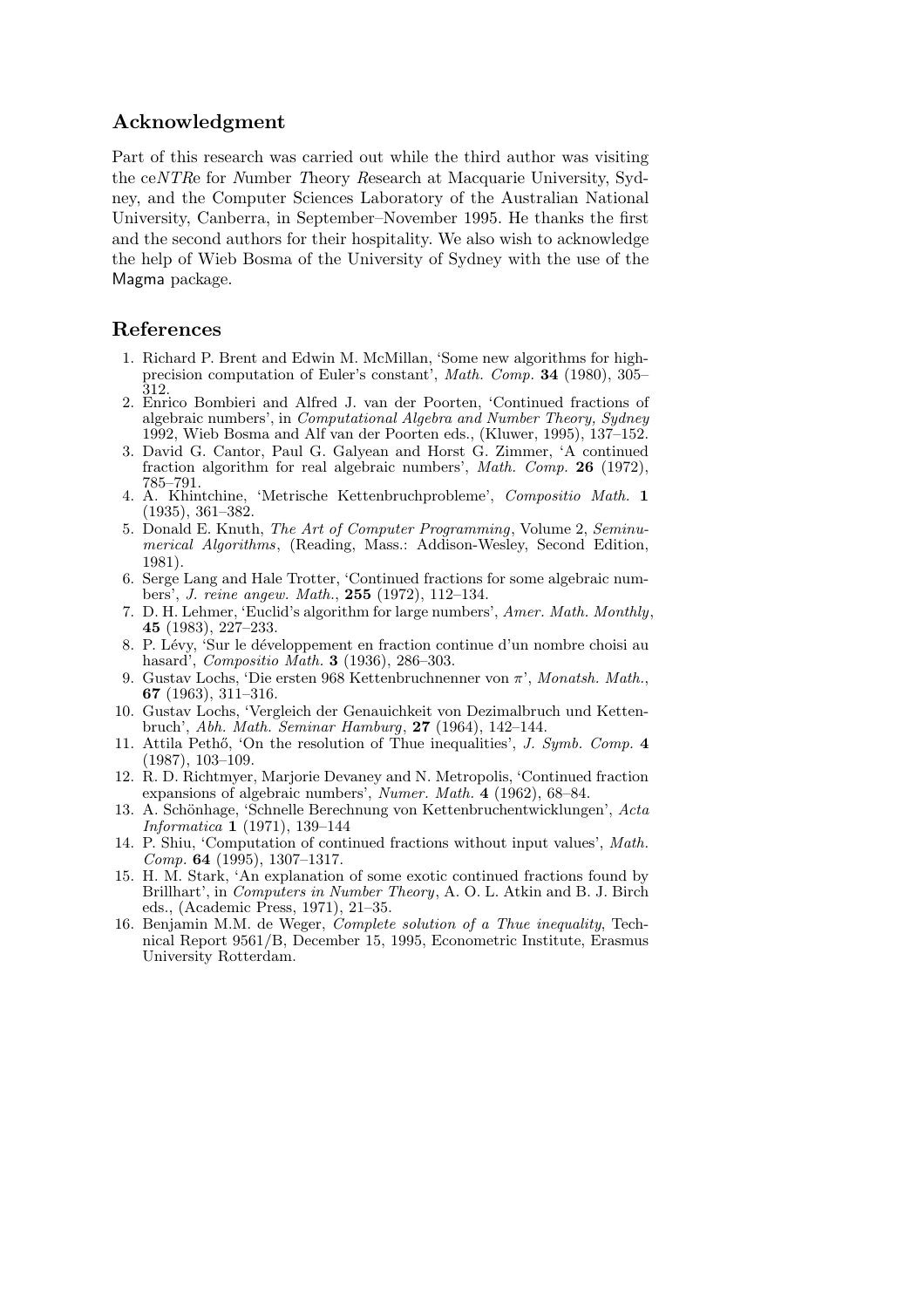**Table 1** CPU-time in seconds to compute 10000 partial quotients of the  $\text{root } \alpha = 3.31862... \text{ of } f(x) = x^3 - 8x - 10.$ 

|     | 55  |
|-----|-----|
|     |     |
| 192 | 172 |
|     |     |

**Table 2** Frequency distribution of the first 200001 partial quotients of the continued fraction of various algebraic numbers.

| (A)<br>(B)<br>(C)<br>(D)<br>(E)<br>(F) | $f(x) = x^3 - 8x - 10,$<br>$f(x) = x^3 - 2,$<br>$f(x) = x^3 - 5,$<br>$f(x) = x^4 + 6x^3 + 7x^2 - 6x - 9$<br>$f(x) = x^3 + x^2 - 2x - 1$<br>$f(x) = x^6 - 9x^4 - 4x^3 + 27x^2 - 36x - 23 \quad \alpha = 2.99197 \cdots = 2^{1/3} + 3^{1/2}$ |                  |                 |                          | $\alpha = 3.31862$<br>$\alpha = 1.25992 \cdots = 2^{1/3}$<br>$\alpha = 1.70997 \cdots = 5^{1/3}$<br>$\alpha = 1.03224$<br>$=[0,\overline{1}]+[0,\overline{2}]$ | $=(5^{1/2}-1)/2+2^{1/2}-1$ | $\alpha = 1.24697 \cdots = 2 \cos(2\pi/7)$ |
|----------------------------------------|--------------------------------------------------------------------------------------------------------------------------------------------------------------------------------------------------------------------------------------------|------------------|-----------------|--------------------------|----------------------------------------------------------------------------------------------------------------------------------------------------------------|----------------------------|--------------------------------------------|
| digit                                  | (A)                                                                                                                                                                                                                                        | (B)              | (C)             | (D)                      | (E)                                                                                                                                                            | (F)                        | "expected"                                 |
| 1                                      | 82705                                                                                                                                                                                                                                      | 82862            | 83186           | 82865                    | 83159                                                                                                                                                          | 82566                      | 83008                                      |
| $\sqrt{2}$                             | 34277                                                                                                                                                                                                                                      | 34180            | 33883           | 34538                    | 33900                                                                                                                                                          | 34382                      | 33985                                      |
| 3                                      | 18641                                                                                                                                                                                                                                      | 18680            | 18570           | 18588                    | 18560                                                                                                                                                          | 18616                      | 18622                                      |
| $\,4\,$                                | 11693                                                                                                                                                                                                                                      | 11795            | 11785           | 11503                    | 11835                                                                                                                                                          | 11931                      | 11779                                      |
| $\bf 5$                                | 8192                                                                                                                                                                                                                                       | 8114             | 8165            | 8114                     | 8070                                                                                                                                                           | 8083                       | 8128                                       |
| $\,6\,$                                | 6082                                                                                                                                                                                                                                       | 5900             | 5864            | 5880                     | 5826                                                                                                                                                           | 5916                       | 5949                                       |
| 7                                      | 4470                                                                                                                                                                                                                                       | 4443             | 4535            | 4512                     | 4519                                                                                                                                                           | 4532                       | 4544                                       |
| $8\,$                                  | 3470                                                                                                                                                                                                                                       | 3636             | 3557            | $3540\,$                 | 3671                                                                                                                                                           | 3594                       | 3584                                       |
| 9                                      | 2862                                                                                                                                                                                                                                       | 2841             | 2975            | 2896                     | 2866                                                                                                                                                           | 2911                       | 2900                                       |
| 10                                     | 2474                                                                                                                                                                                                                                       | 2424             | 2329            | 2400                     | 2428                                                                                                                                                           | 2347                       | 2395                                       |
| $>10$ and                              |                                                                                                                                                                                                                                            |                  |                 |                          |                                                                                                                                                                |                            |                                            |
| $\leq100$                              | 22156                                                                                                                                                                                                                                      | 22240            | 22298           | 22309                    | 22302                                                                                                                                                          | 22230                      | 22264                                      |
| >100                                   | 2979                                                                                                                                                                                                                                       | 2886             | 2854            | 2856                     | 2865                                                                                                                                                           | 2893                       | 2843                                       |
| К                                      | 2.6944                                                                                                                                                                                                                                     | 2.6871           | 2.6832          | 2.6848                   | 2.6844                                                                                                                                                         | 2.6919                     | 2.68545                                    |
| $max(a_n)$<br>index $n$                | 16467250<br>121                                                                                                                                                                                                                            | 320408<br>190270 | 489859<br>21125 | 7295890 179545<br>142839 | 44595                                                                                                                                                          | 1075748<br>52062           |                                            |
| CPU-time<br>in minutes                 | 109                                                                                                                                                                                                                                        | 99               | 107             | 196                      | 113                                                                                                                                                            | 424                        |                                            |